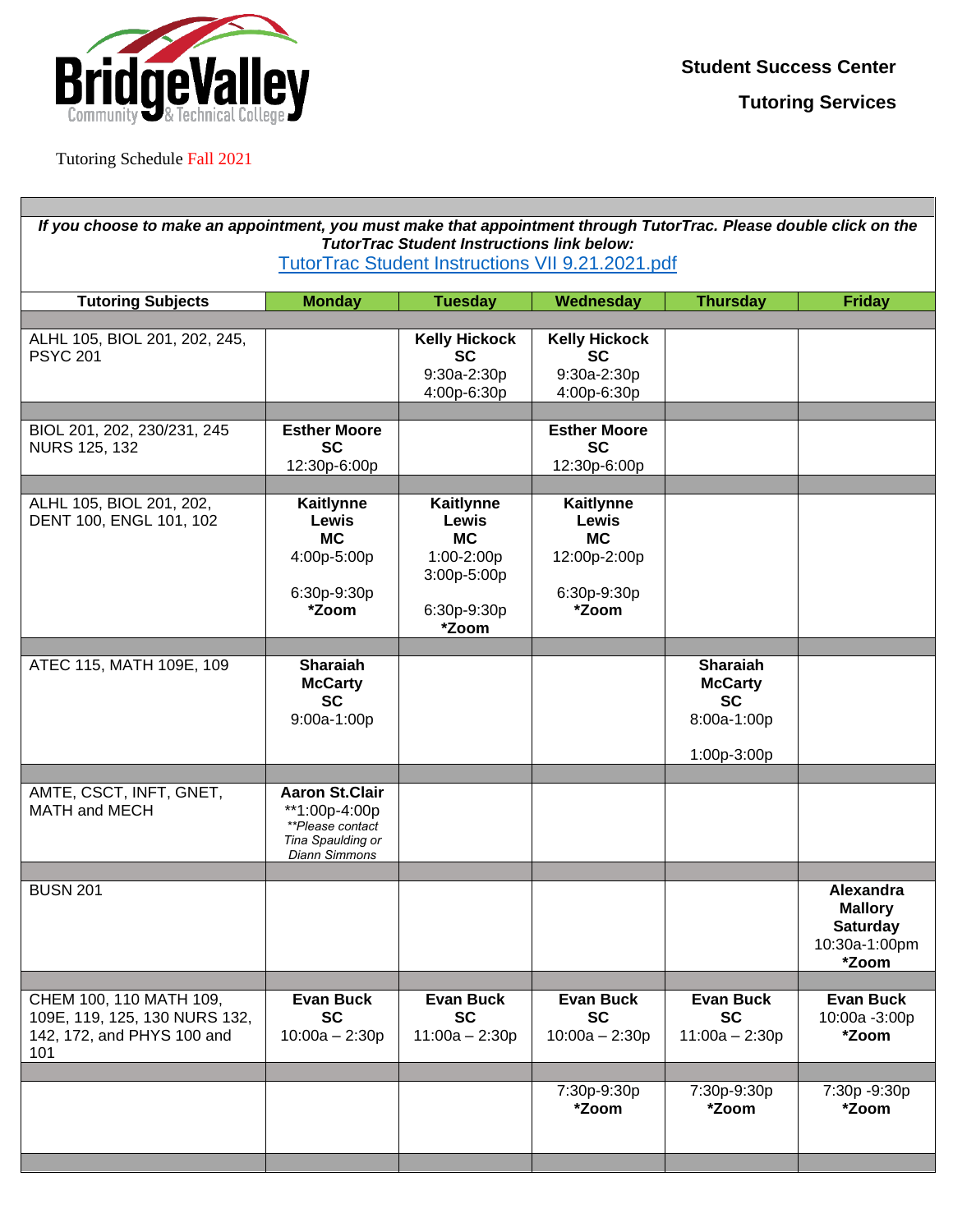# **Student Success Center Services**

| CHEM 100, 110 MATH 109,<br>109E, 119, 125, 130 NURS 132,<br>142, 172, and PHYS 100 and<br>101 | <b>Mike Ramsey</b><br><b>SC</b><br>3:30p-6:30p    | <b>Mike Ramsey</b><br><b>SC</b><br>3:30p-6:30p                                                          | <b>Mike Ramsey</b><br><b>SC</b><br>3:30p-6:30p              | <b>Mike Ramsey</b><br><b>SC</b><br>3:30p-6:30p       | <b>Mike Ramsey</b><br><b>SC</b><br>1:30p-4:30p                                                                                       |
|-----------------------------------------------------------------------------------------------|---------------------------------------------------|---------------------------------------------------------------------------------------------------------|-------------------------------------------------------------|------------------------------------------------------|--------------------------------------------------------------------------------------------------------------------------------------|
| DESL 111, 220, WLDT 102                                                                       |                                                   | <b>Brandon</b><br><b>Woods</b><br><b>MC</b><br>12:00p-5:00p                                             | <b>Brandon</b><br><b>Woods</b><br><b>MC</b><br>12:00p-5:00p | <b>Brandon</b><br><b>Woods</b><br>МC<br>12:00p-5:00p |                                                                                                                                      |
| <b>DENT 125</b>                                                                               |                                                   |                                                                                                         |                                                             |                                                      | <b>Breanna Long</b><br><b>MC</b><br>8:00a-3:00p<br><b>Saturday</b><br>*Zoom<br>8:00a-2:00p<br><b>Sunday</b><br>*Zoom<br>8:00a-10:00p |
| English 101, 101E, 101F, 102,<br>109, 109E, 202 and 215                                       | <b>Tom Hilgartner</b><br><b>SC</b><br>3:00p-4:00p | <b>Caleb Winters</b><br><b>SC</b><br>10:00a-11:00a<br><b>Tom Hilgartner</b><br><b>SC</b><br>3:00p-4:00p |                                                             | <b>Caleb Winters</b><br><b>SC</b><br>10:00a -11:00a  |                                                                                                                                      |
| ECET 280, ENGL 101 & 102,<br>MATH 119,140,155                                                 | <b>Kody Hudnall</b><br><b>MC</b><br>8:00a-1:00p   | <b>Kody Hudnall</b><br>МC<br>8:00a-1:00p                                                                | <b>Kody Hudnall</b><br>МC<br>8:00a-1:00p                    | <b>Kody Hudnall</b><br><b>MC</b><br>8:00a-1:00p      |                                                                                                                                      |
| <b>Study Session Biology</b>                                                                  | <b>Check</b>                                      | <b>Check</b>                                                                                            | <b>Check</b>                                                | <b>Check</b>                                         | <b>Check</b>                                                                                                                         |
|                                                                                               | <b>TutorTrac</b>                                  | <b>TutorTrac</b>                                                                                        | <b>TutorTrac</b>                                            | <b>TutorTrac</b>                                     | <b>TutorTrac</b>                                                                                                                     |
|                                                                                               | <b>Schedule</b>                                   | <b>Schedule</b>                                                                                         | <b>Schedule</b>                                             | <b>Schedule</b>                                      | <b>Schedule</b>                                                                                                                      |
| <b>Study Session Chemistry</b>                                                                | <b>Check</b>                                      | <b>Check</b>                                                                                            | <b>Check</b>                                                | <b>Check</b>                                         | <b>Check</b>                                                                                                                         |
|                                                                                               | <b>TutorTrac</b>                                  | <b>TutorTrac</b>                                                                                        | <b>TutorTrac</b>                                            | <b>TutorTrac</b>                                     | <b>TutorTrac</b>                                                                                                                     |
|                                                                                               | <b>Schedule</b>                                   | <b>Schedule</b>                                                                                         | <b>Schedule</b>                                             | <b>Schedule</b>                                      | <b>Schedule</b>                                                                                                                      |
| <b>Study Session English</b>                                                                  | <b>Check</b>                                      | <b>Check</b>                                                                                            | <b>Check</b>                                                | <b>Check</b>                                         | <b>Check</b>                                                                                                                         |
|                                                                                               | <b>TutorTrac</b>                                  | <b>TutorTrac</b>                                                                                        | <b>TutorTrac</b>                                            | <b>TutorTrac</b>                                     | <b>TutorTrac</b>                                                                                                                     |
|                                                                                               | <b>Schedule</b>                                   | <b>Schedule</b>                                                                                         | <b>Schedule</b>                                             | <b>Schedule</b>                                      | <b>Schedule</b>                                                                                                                      |
| <b>Study Session Math</b>                                                                     | <b>Check</b>                                      | <b>Check</b>                                                                                            | <b>Check</b>                                                | <b>Check</b>                                         | <b>Check</b>                                                                                                                         |
|                                                                                               | <b>TutorTrac</b>                                  | <b>TutorTrac</b>                                                                                        | <b>TutorTrac</b>                                            | <b>TutorTrac</b>                                     | <b>TutorTrac</b>                                                                                                                     |
|                                                                                               | <b>Schedule</b>                                   | <b>Schedule</b>                                                                                         | <b>Schedule</b>                                             | <b>Schedule</b>                                      | <b>Schedule</b>                                                                                                                      |
| <b>Study Session Physics</b>                                                                  | <b>Check</b>                                      | <b>Check</b>                                                                                            | <b>Check</b>                                                | <b>Check</b>                                         | <b>Check</b>                                                                                                                         |
|                                                                                               | <b>TutorTrac</b>                                  | <b>TutorTrac</b>                                                                                        | <b>TutorTrac</b>                                            | <b>TutorTrac</b>                                     | <b>TutorTrac</b>                                                                                                                     |
|                                                                                               | <b>Schedule</b>                                   | <b>Schedule</b>                                                                                         | <b>Schedule</b>                                             | <b>Schedule</b>                                      | <b>Schedule</b>                                                                                                                      |

\**For tutoring assistance in a subject not listed on the schedule or during a time not listed, please see a SSC staff member. Schedule subject to change.*

*\*\*Please contact Tina Spaulding or Diann Simmons*

\*Please note that not all services are available during all times of Center operation.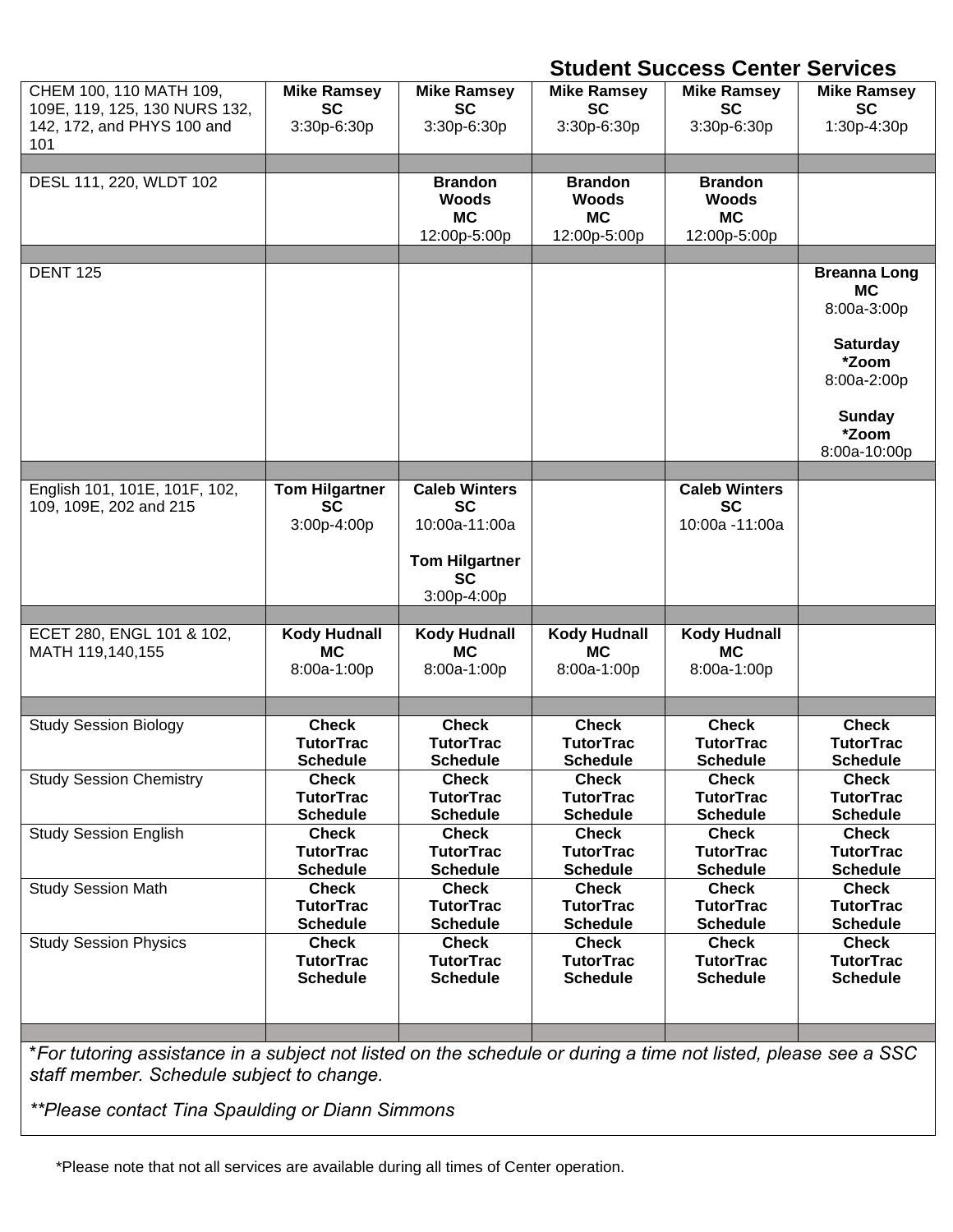### **Student Success Center**

#### **Tutoring Services**

| <b>Student Success Center Staff</b>                                                                                                   |                                                                                                                                         |  |  |  |
|---------------------------------------------------------------------------------------------------------------------------------------|-----------------------------------------------------------------------------------------------------------------------------------------|--|--|--|
| <b>Tina Spaulding</b><br><b>Director of Student Success / Professional Advisor</b><br>Tina.Spaulding@bridgevalley.edu<br>304.205.6670 | <b>Diann Simmons</b><br><b>Student Success Center Specialist/Professional Advisor</b><br>Diann.Simmons@bridgevalley.edu<br>304-205-6724 |  |  |  |
| <b>Tammy Winters</b><br><b>Student Success Center Apprentice</b><br>Tammy.winters@bridgevalley.edu<br>304.205.6672                    |                                                                                                                                         |  |  |  |



### **Our Mission**

The mission of the Student Success Center is to provide effective academic assistance, professional testing, student assessment services, tutorial services and academic advising that will ensure success for all students at BridgeValley Community & Technical College.

#### **Our Vision**

The vision of the Student Success Center is to create a culture of academic excellence outside of the classroom that will enable our students to be successful in their fields of study.

#### **Services We Offer:**

- Professional, Faculty and Peer **Tutors**
- Group & One-on-One Tutoring
- Walk-In tutoring (see reverse side for schedule)
- Tutoring by Appointment (on a limited basis)
- Proctored Exams
- Accuplacer Testing
- CLEP Testing
- TEAS Testing
- Assistance with the SOOL
- Calculators
- Headphones
- Ear Plugs for Testing
- Computers and Printing
- **Study Carrels**

Proctor Exams are administered by appointment only, and need to be scheduled online using Register Blast: <https://www2.registerblast.com/bvctc/Exam/List> . The scheduling link can also be found in your MyBridge.